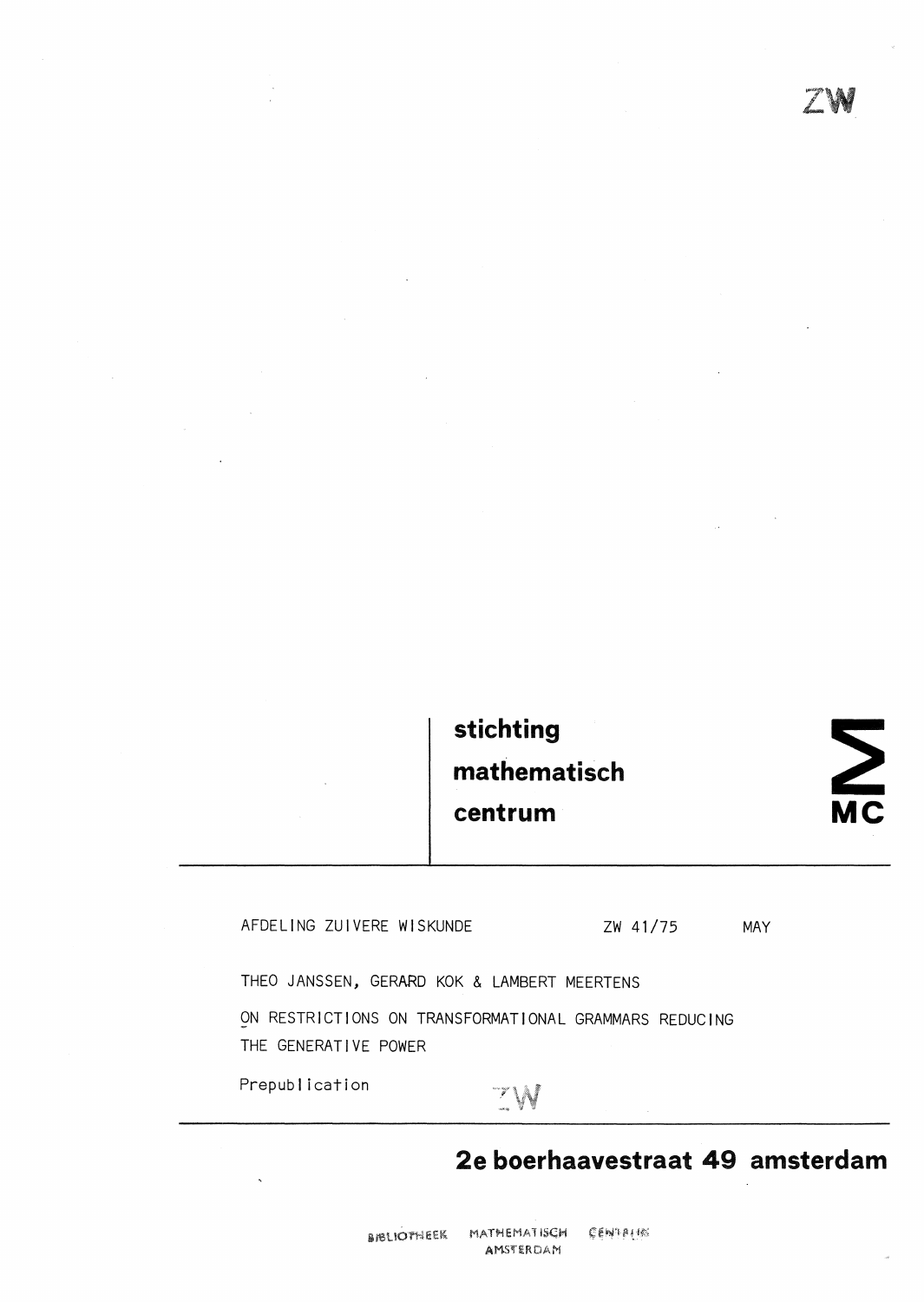*Printed at the Mathematical Centre, 49, 2e Boerhaavestraat, Amsterdam.* 

The Mathematical Centre, founded the 11-th of February 1946, *is* a non-<br>profit institution aiming at the promotion of pure mathematics and its *a.ppUc.a.:ti.oYl-6. 1.t ,u, .6pon601Led by* .the *Ne.theJr1.a.nd6 GoveJr.nmen.t :th/Lough* .the *Netherlands Organization for the Advancement 0f Pure Research (Z.W.O),* by *t*he Municipality of Amsterdam, by the University of Amsterdam, by the Free University at Amsterdam, and by *industries*.

AMS(MOS) subject classification scheme (1970): 68A30, 02F99, 02F25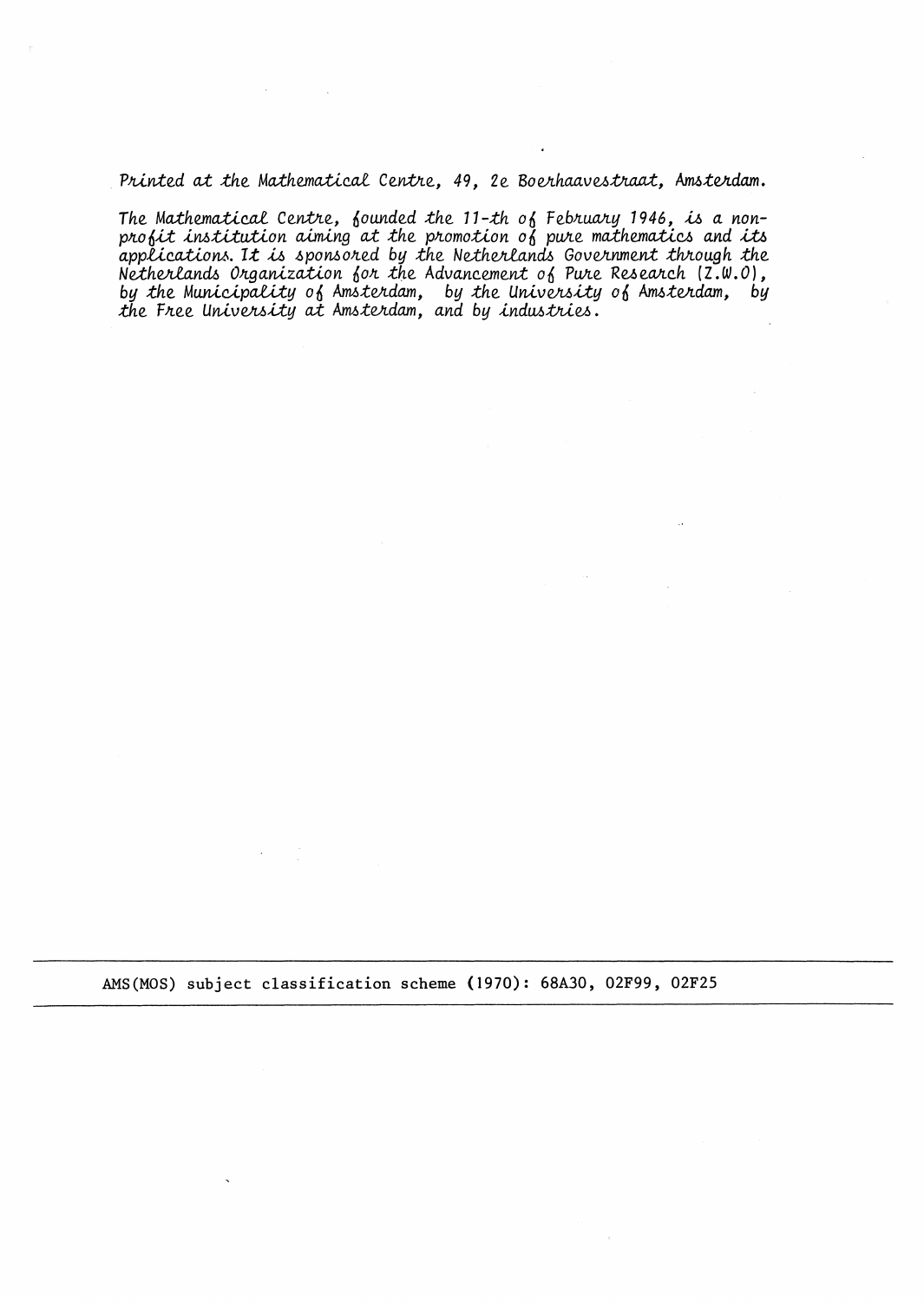On restrictions on transformational grammars reducing the generative power

Theo Janssen, Gerard Kok & Lambert Meertens

#### ABSTRACT

by

Various restrictions on transformational grammars have been investigated in order to reduce their generative power from recursively enumerable languages to recursive languages.

It will be shown that any restriction on transformational grammars, defining a recursively enumerable subset of the set of all transformational grammars, is either too weak (in the sense that there does not exist a general decision procedure for all languages generated under such a restriction) or too strong (in the sense that there exists a recursive language that cannot be generated by any transformational grammar thus restricted). In addition, some related problems will be discussed.

KEY WORDS & PHRASES: *transformational grammars*, *generative capacity*, matural languages, recursive languages, recursively *enumemble languages.*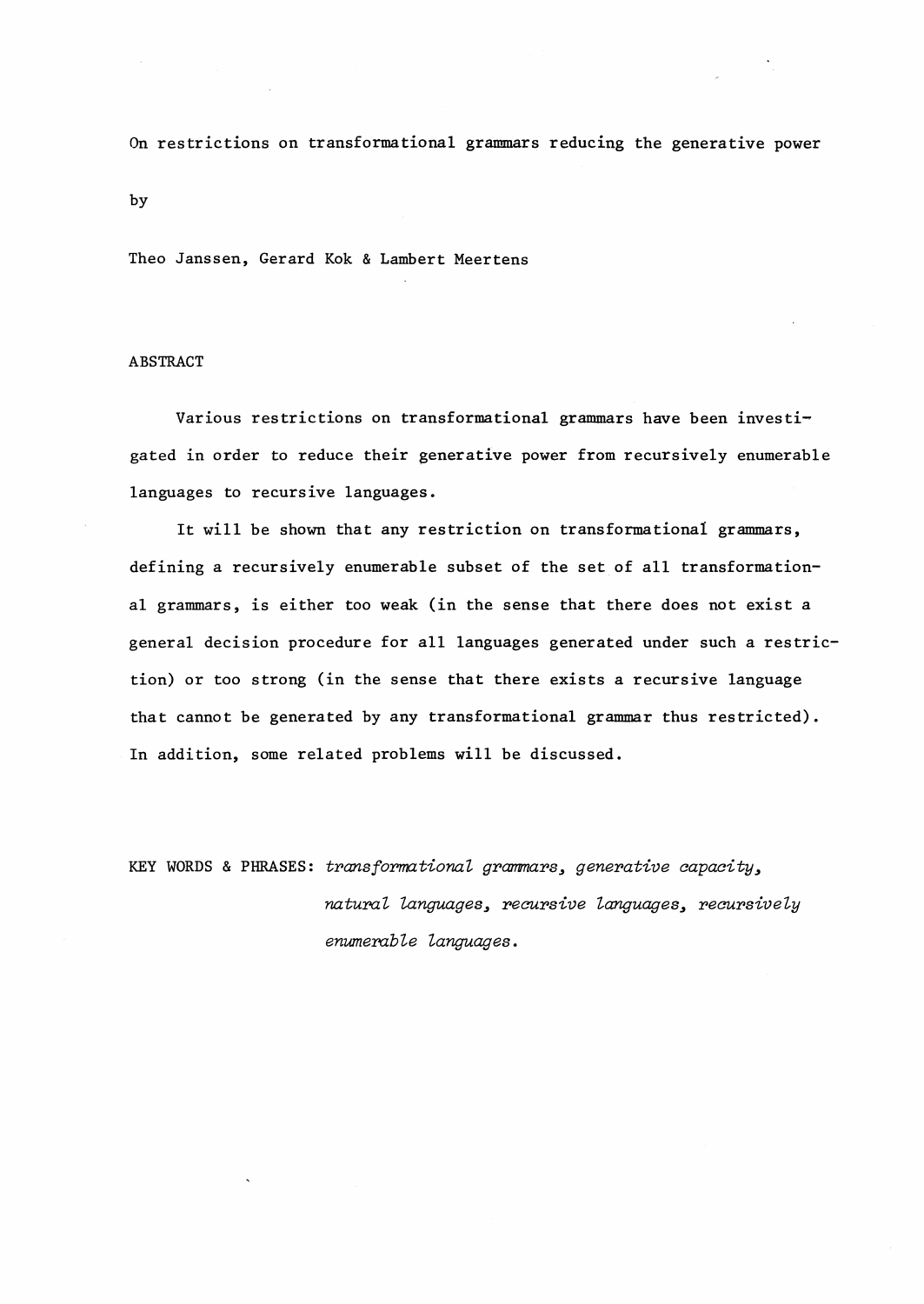1. MOTIVATION.

Chomsky (1965), Ch. I,  $66$ , states that a theory of linguistic structure should aim at descriptive adequacy. To provide for this aim the theory must contain, among others:

- (A) a definition of "generative granmar";
- (B) a method for determining the structural description of a sentence, given a grammar.

Requirement (A) can be interpreted as the requirement that we have a procedure to decide whether a given text describes a possible generative grannnar. Chomsky, however, gives a more liberal formulation:

(A') the theory must provide for an enumeration  $G_1$ ,  $G_2$ , ... of possible generative grammars.

When Chomsky describes how a descriptively adequate theory would attempt to account for language learning, it appears that (B) is to be interpreted as:

 $(B')$  a method for determining, given a grammar, whether a given sentence can be generated by that grammar, and if so, what structural description is assigned to it.

Thus (B') implies that:

(C) the theory provides for a method to decide whether a given sentence can be generated by a given grammar.

This last statement (C) is often formulated as "natural languages are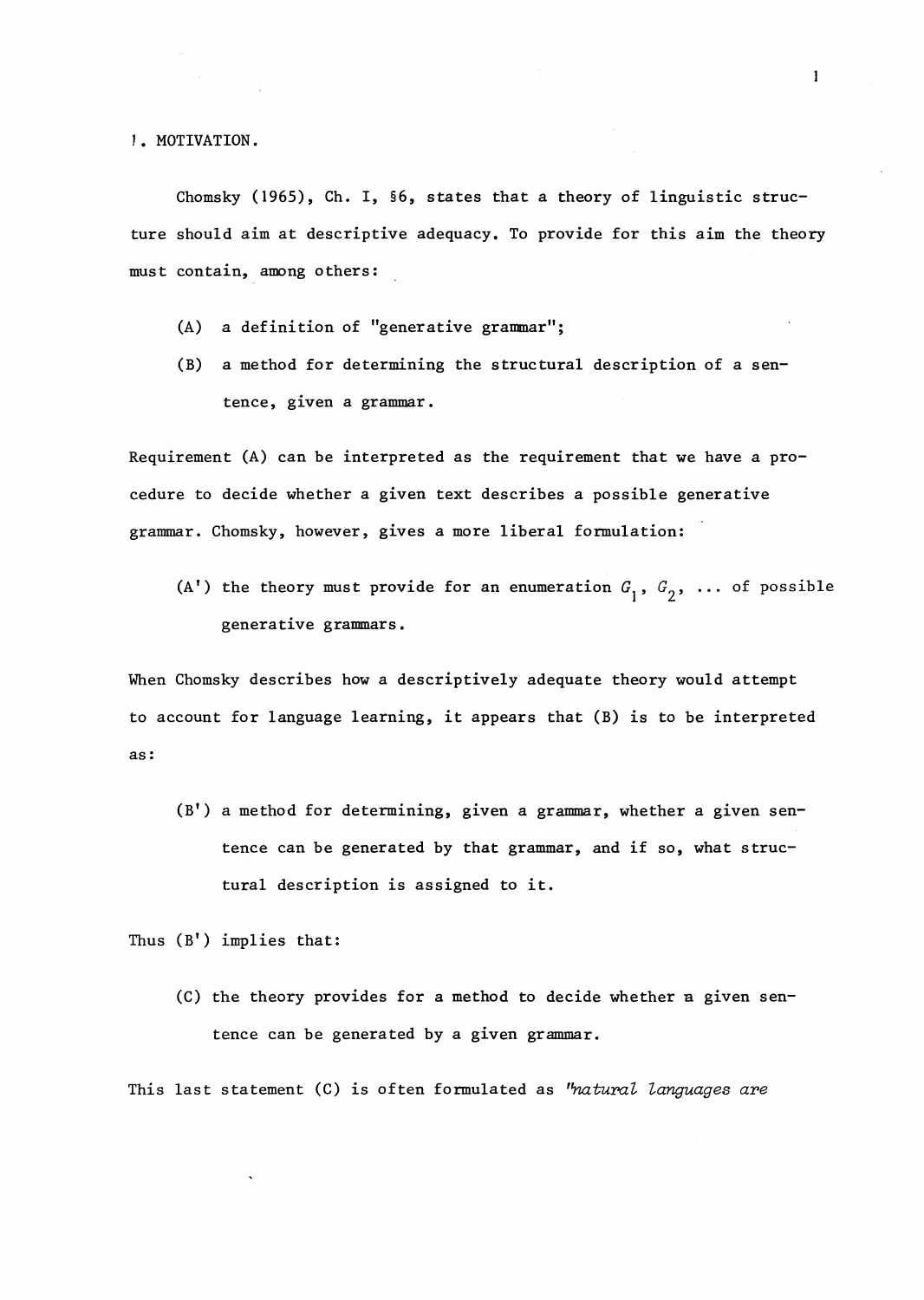*recursive"*. For arguments concerning (C) see, besides CHOMSKY (1965), also PETERS & RITCHIE (1973) and PUTNAM (1961).

Chomsky has introduced transformational grammars to serve as a model for the linguistic structure of natural languages. A formal definition can be found in PETERS & RITCHIE (1973); detailed knowledge of the definition, however, is not needed for our purposes. PETERS & RITCHIE (1973) have proved that the generative power of transformational grammars is of Chomsky type 0 (recursively enumerable). So, in the light of requirement (B'), it appears that the system of transformational grammars is too powerful since not every transformational grammar is a possible grammar for natural language. Hence, the aim of descriptive adequacy is not fulfilled. Therefore, the obvious thing to do is to search for a restriction on *TG* (the set of all transformational granmars) that defines a subset *RTG* of *TG* such that only recursive languages will be generated.

In accordance with (A') we require *RTG* to be recursively enumerable. On the other hand, it must be possible to describe every possible natural language by a grammar determined by the theory.

Requirement (B') states that natural languages should be recursive. In order to escape the risk of excluding possible natural languages by the restriction we suggest:

(D) for every recursive language there is a grammar in *RTG.* 

In this situation it is interesting to search for the "ideal" restriction: a restriction on *TG* satisfying requirements (A'), (C) and (D).

Several proposals have been investigated previously. PETERS & RITCHIE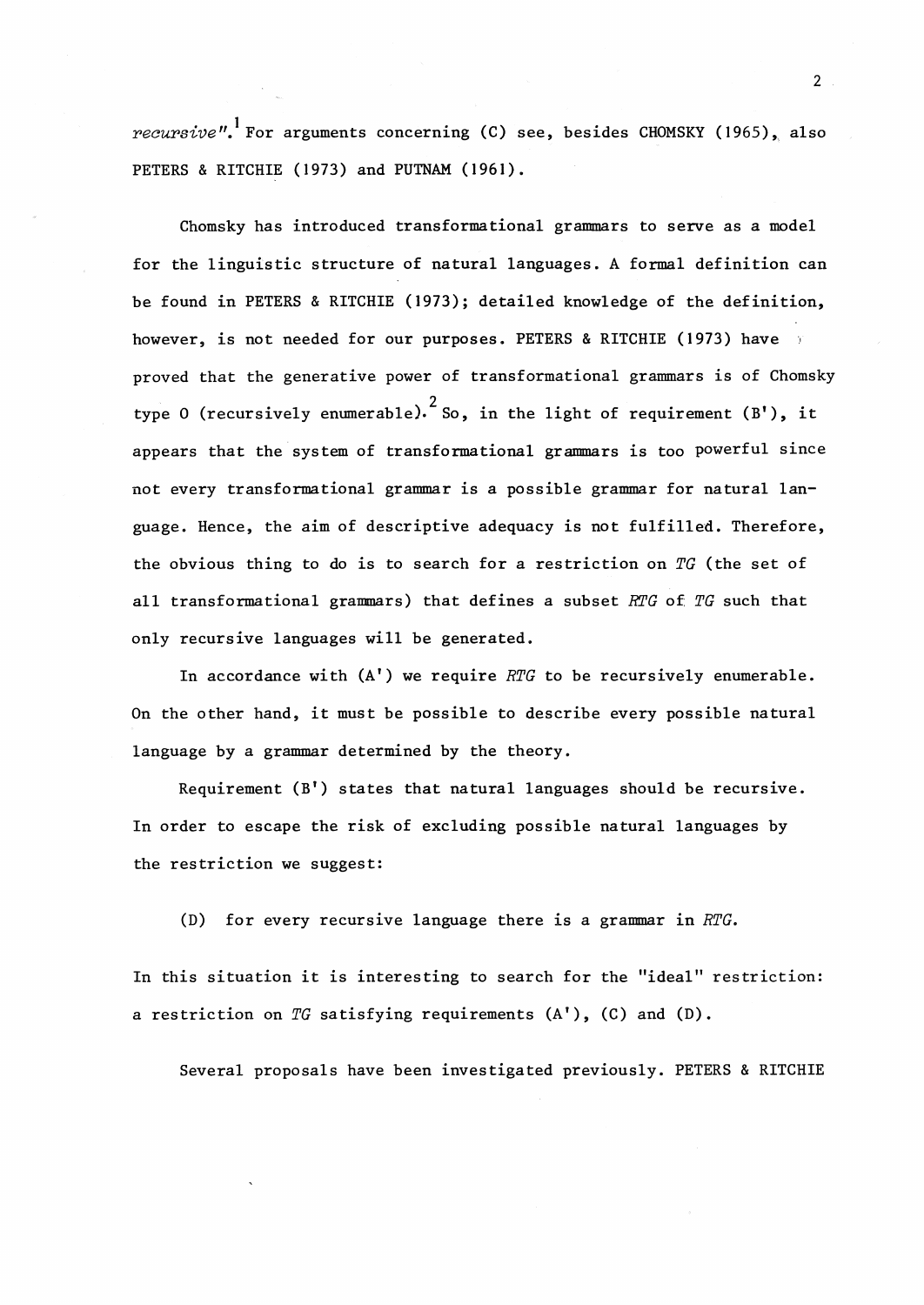(1971) have investigated restrictions on the base-component of transformational grannnars. Even drastic restrictions do not reduce their generative power. The same authors introduce the cycling function of a transformational grammar. The generated language is recursive if and only if this function is recursive (i.e. effectively computable). But they define the cycling function in a non-effective way; hence, the restriction of having a recursive cycling function cannot be checked by an algorithm. In the same article they discuss a proposal of PUTNAM (1961) and show that the generative. capacity is reduced to that of context-sensitive grammar, thus showing this restriction to be too strong. So it appears that the restrictions investigated are not recursive themselves, or if they are, that they either reduce too strongly, or that they do not reduce the generative capacity at all.

Since we conjectured that this was not due to a lack of good ideas but to mathematical necessity, we investigated the matter and succeeded in showing that an ideal restriction does not exist. Furthermore the proof suggested some interesting new problems, which are also investigated. The problems under consideration can also be formulated in terms of Recursion Theory (the branch of mathematics that studies recursively enumerable sets, recursive functions, etc.). It turned out, as could be expected, that these problems had already been dealt with in this field.

In fact, the result mentioned above was proved by DEKKER (1953). Although our result is not new, we hold the opinion that it is useful to present our proof because, from our point of view, it is an important result which seems not to be known outside the context of Recursion Theory; moreover, the proof is not complex. We have formulated it in terms of

3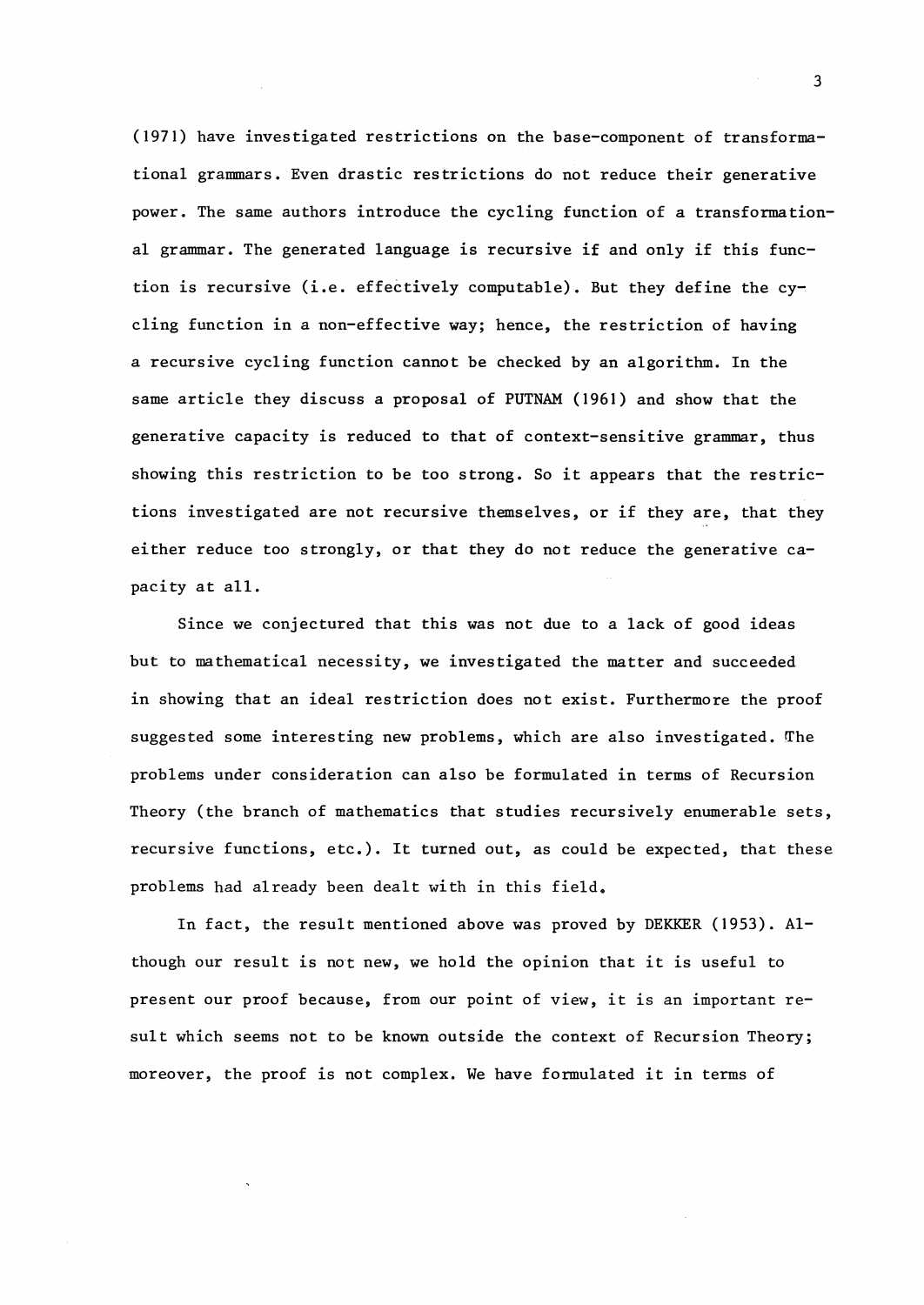transformational grammars, but it applies analoguously for any formallanguage-describing system. For example, although we only deal with grammars as *generative* systems, the results are equally valid for *accepting*  systems.

#### 2. PRELIMINARIES.

We suppose that all grammars of *TG* generate languages over the same finite alphabet *V* (e.g., all symbols on all typewriters in the world). So we have an enumeration  $z_1$ ,  $z_2$ ,  $\ldots$  of all sentences<sup>3</sup> over  $V$ , arranged on length, and for every length in some "alphabetical" order. In case V is infinite, but enumerable, we can prove analoguous results. In that case, it suffices to encode all symbols in some finite alphabet (e.g.,  $0 - 1$ code) and to prove the theorems for the encoded languages. The language generated by a grammar *G* will be denoted by L(G).

3. RESULTS.

3.1. *The ideal restriction* 

THEOREM 1. *There* exists *no subset RTG of TG which satisfies the following requirements:* 

- (A') *RTG* is *recursively enumerable;*
- (C) *there* is *a method to decide whether a given sentence aan be generated by a given grammar of RTG;*
- (D) for every recursive language there is a grammar in RTG.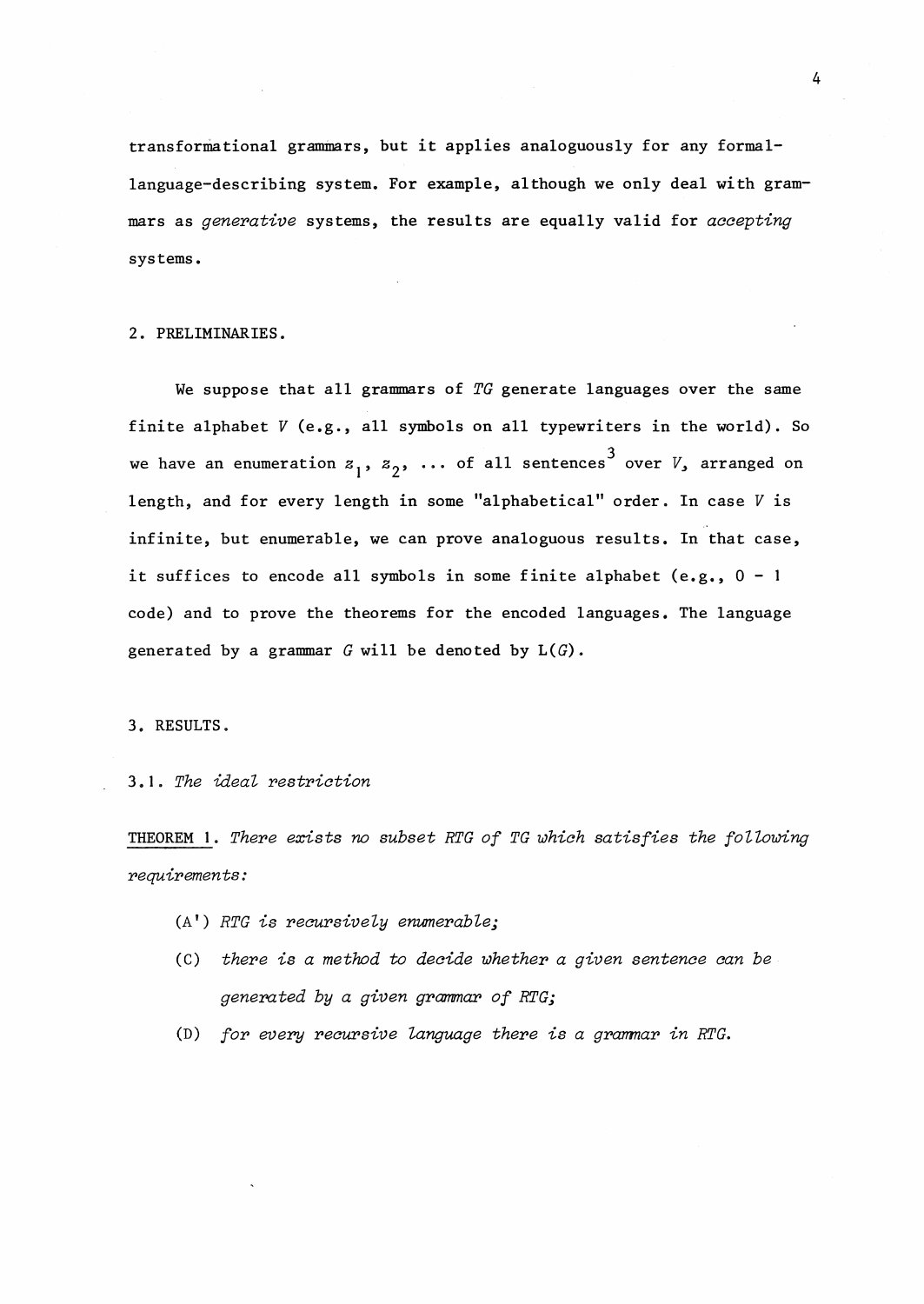PROOF. Assume that all three requirements are satisfied.

Let  $z_1$ ,  $z_2$ ,  $\ldots$  be the enumeration of all sentences over *V* and let  $G_1$ ,  $G_2$ , ... be an enumeration of the grammars of *RTG*.

Let the language  $H$  be defined by :

 $z_i$  belongs to *H* if and only if  $z_i$  does not belong to  $L(G_i)$ . Because of the requirement (C), there is a decision procedure to test whether  $z_{\vec{\,\,i}}$  belongs to  $\tt L(G_{\vec{\,\,i}})$ , and, therefore, whether  $z_{\vec{\,\,i}}$  belongs to  $H$ . So  $H$ is recursive. Because of requirement (D), there is a grammar in *RTG,* say  $G_h$ , such that  $H = L(G_h)$ .

Now we have the following contradiction for  $z_{h}$ :

 $z_h$  belongs to  $L(G_h)$  if and only if  $z_h$  belongs to *H*, that is, if and only if  $z_{h}$  does not belong to  $L(G_{h})$ .  $\square$ 

#### 3.2. A weaker restriction

In the above theorem, (C) implied the existence of a method providing for a decision procedure for each language generated by a grammar of *RTG.*  As we shall see, the situation changes dramatically if (C) is replaced by the weaker requirement:

(C) none of the languages generated by a grannnar of *RTG* is non-**w**  . 4 recursive.

In order to explain the difference between (C) and  $(C_{\widetilde{\textbf{w}}} )$ , consider the language *L* defined as follows: The decimal expansion of  $\pi$ , 3.141592653..., may be viewed as an infinite string of digits. *L* contains exactly all strings of seven digits occurring in the decimal expansion of n. Obviously,  $L$  is a recursively enumerable language (with enumeration 3141592, 1415926, 4159265, ••• ) so there exists a transformational grammar *G* generating *L.*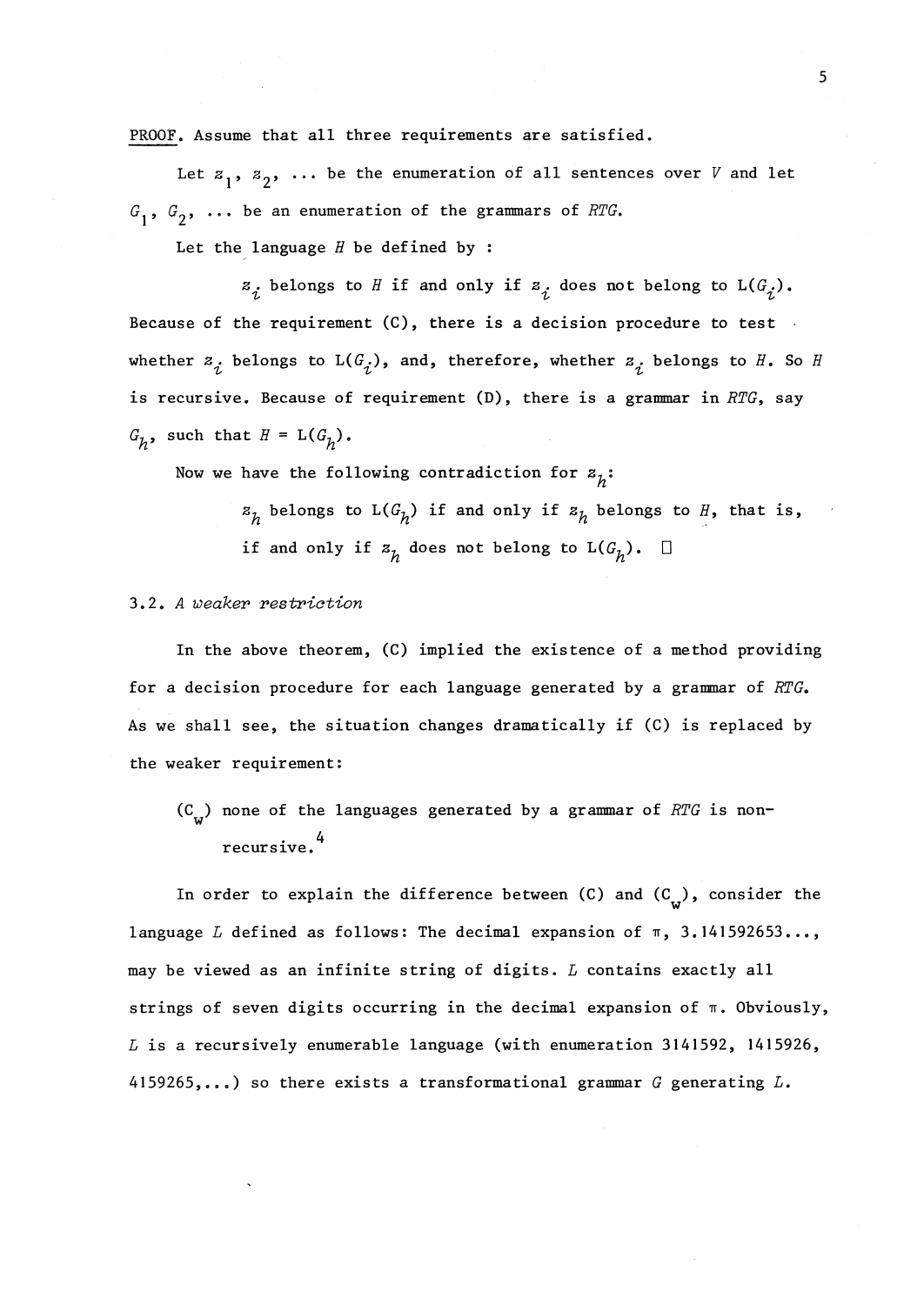Since no effective procedure is (yet) known to decide whether, e.g., 1234567 belongs to *L,* it is obvious that *G* could not belong to an *RTG*  which has been shown to satisfy (C). However, *G* might well belong to an *RTG* which has been shown to satisfy (C<sub>w</sub>): Since all finite languages are recursive, a non-recursive language cannot be finite, i.e. it must be infinite. But  $L$  is certainly not infinite: there are but  $10^7$  strings of seven digits, not even considering occurrence in the decimal expansion of  $\pi$ . Consequently, *L* cannot be non-recursive either.

The consequence of replacing (C) by  $(C_w)$ , is that, surprisingly, the construction of an *RTG* satisfying  $(A')$ ,  $(C_{n})$  and  $(D)$  does become possible. For Recursion Theory, this case has also been studied by DEKKER (1953). We give a slightly sharpened version of this theorem, presented in linguistic terminology. Unlike Theorem l, in which *TG* may be replaced by any formallanguage-describing system, this theorem applies only to Chomsky-type-0 systems such as transformational grammars, Turing machines or Van Wijngaarden grammars. Our result is slightly sharper in that it exhibits the existence of a *recursive* restriction, whereas Dekker merely shows the existence of a *reaursively enwnerable* restriction.

Only a sketch of the proof **is given.** 

THEOREM 2. *There exists a subset RTG of TG which satisfies the following requirements:* 

- (A") *RTG is recursive;*
- (C<sub>w</sub>) none of the languages generated by a grammar of RTG is non*recursive;*
- (D) *for evepY recursive language there is a grammar in RTG.*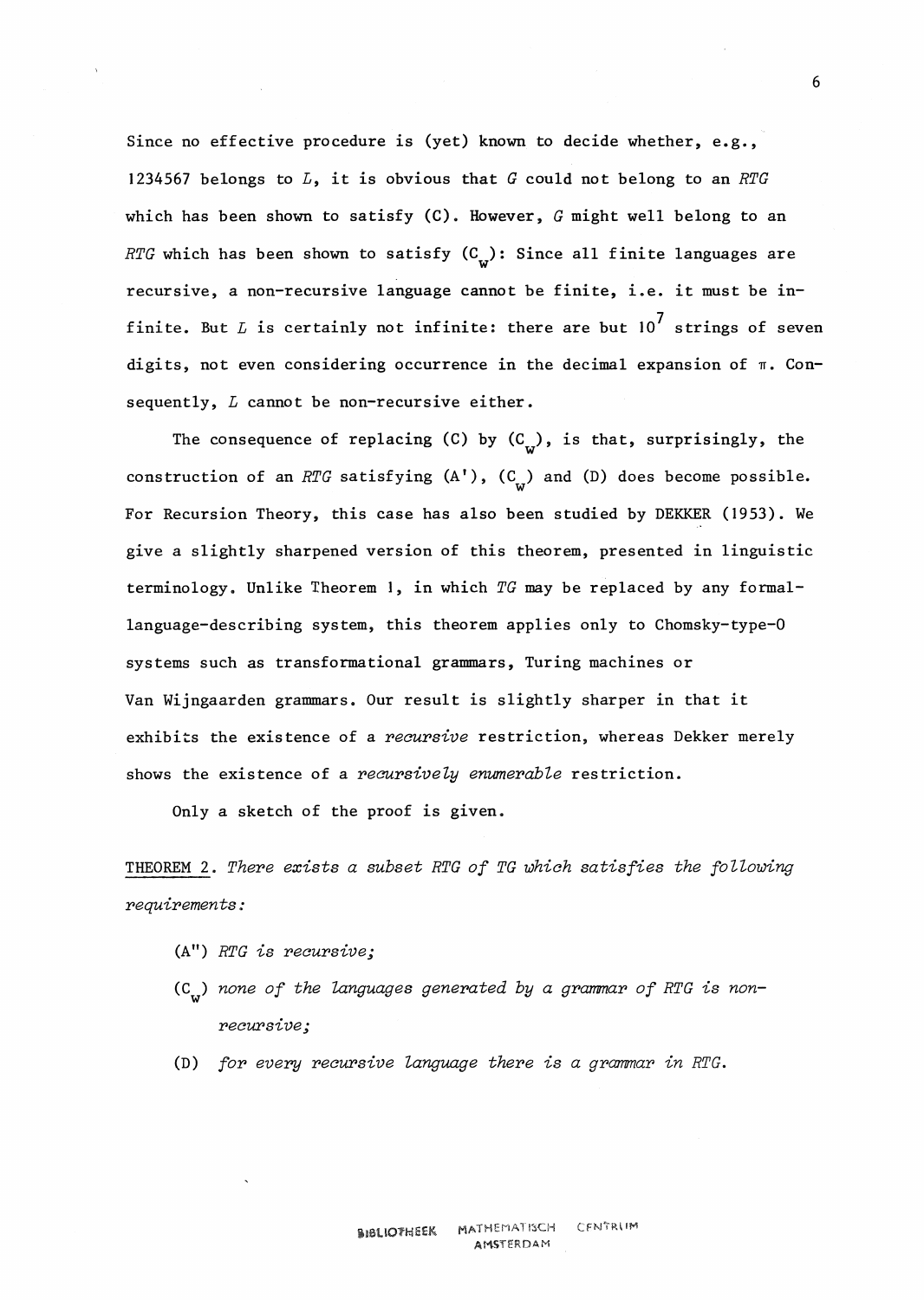SKETCH OF PROOF. PETERS & RITCHIE (1971) have shown constructively that any language enumerated by a Turing machine is generated by some transformational grannnar which, as it were, simulates that Turing machine. We may, therefore, give a construction in terms of machines. The enumeration  $z_1$ ,  $z_2$ , ... of all sentences over *V*, introduced in the preliminaries, defines an ordering of the sentences over *V*:  $z_1$  <  $z_2$  < ... An *enumerator* is a Turing machine which enumerates a sequence  $y_1$ ,  $y_2$ , ... of sentences over  $V$ ; it is called *ascending* if  $y_1 < y_2 < ...$ .

LEMMA I. *For each recursive language, there exists an ascending enwnerator.*  PROOF. Enumerate "internally" all sentences over  $V$  in ascending order, but emit only the sentences belonging to the language and discard all others (which can be tested using the decision procedure for that language).  $\square$ 

LEMMA 2 • An *infinite language for which an ascending enwnerotor exists is recursive.* 

PROOF. In order to decide whether a given sentence  $y$  belongs to the language, enumerate its sentences  $y_1$ ,  $y_2$ , ... in ascending order until an  $y_j$ is met such that  $y_i \geq s$ . The sentence s belongs to the language if and only if  $y_i = s$ .  $\Box$ 

Note that this method does not work for finite languages, since, if at some moment only sentences  $y_i \leq s$  have been enumerated, there is no general way to tell whether this constitutes the full language or not, so one simply has no choice but to wait and see if more is coming. This waiting might continue indefinitely.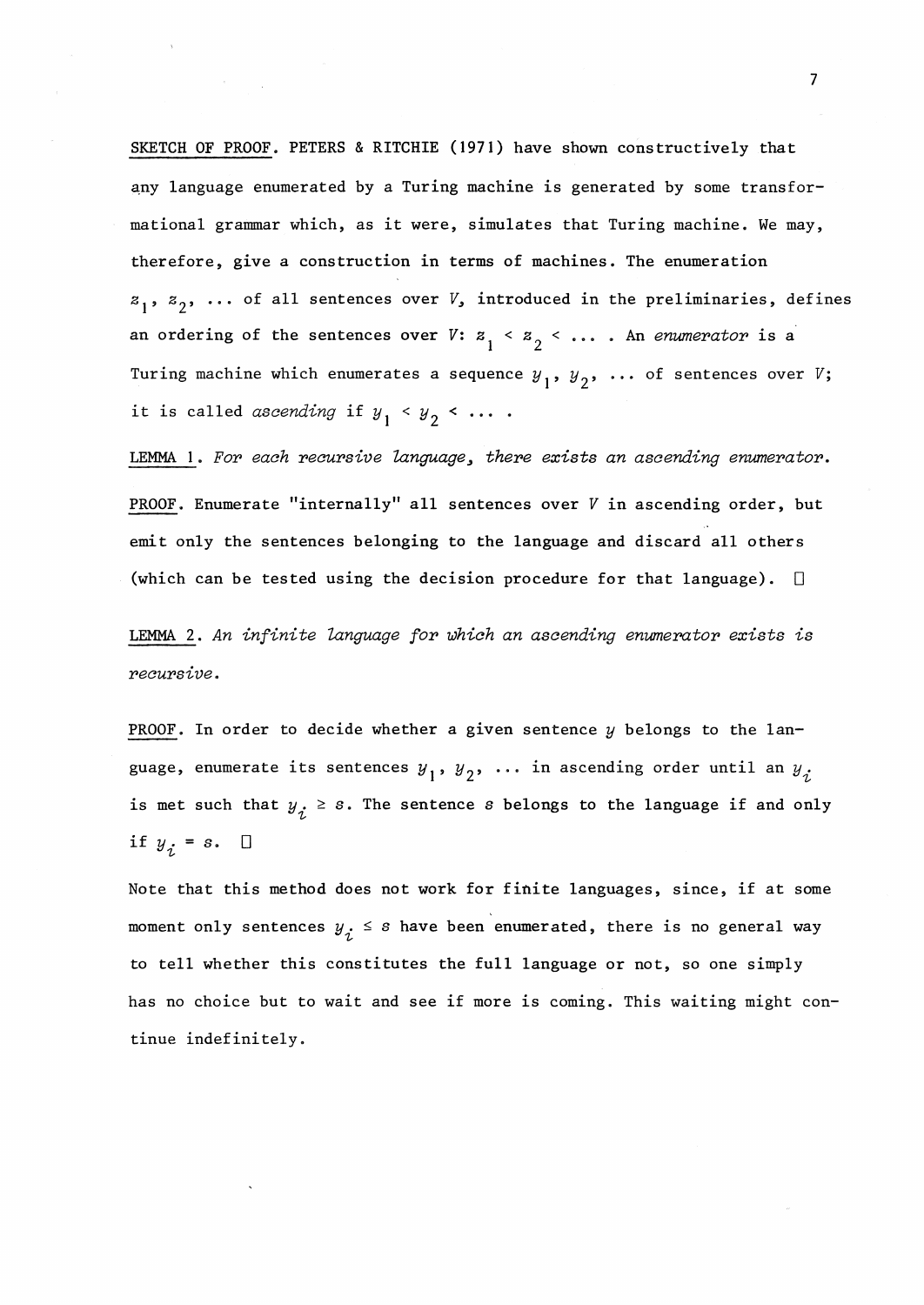The following transformation turns an arbitrary enumerator into an ascending one: Enumerate the sentences, remembering the sentence last emitted. If the next sentence is higher in order, it is emitted; otherwise it is discarded. Obviously, this construction transforms already ascending enumerators into equivalent ones.

*RTG* consists of all grammars that can be obtained as follows: Start with an arbitrary enumerator, transform it into an ascending enumerator and take the grammar which, according to the construction of Peters and Ritchie "simulates" this ascending enumerator.

We will show that *RTG*, thus defined, satisfies  $(A'')$ ,  $(C_{\overline{u}})$  and  $(D)$ . *as for* (A"). Obviously, *RI'G* is recursively enumerable, since it is possible to enumerate all enumerators, to apply the transformation to them and to apply to the construction of Peters and Ritchie the result. In fact, it is possible to decide by inspection whether a grannnar of *TG* may be obtained in this way, much in the same sense in which it is possible to decide whether a given sentence may have been obtained by a transformation which replaces all occurrences of "s" in some sentence by "f". *as for*  $(C_{\text{tr}})$ . Let *L* be a language generated by a grammar of *RTG*. Suppose that  $L$  is non-recursive. Clearly,  $L$  cannot be finite. But  $L$  is enumerated by an ascending enumerator, so by Lemma 2, *L* cannot be infinite either. *as for* (D). For each recursive language, there exists by Lemma I an ascending enumerator for that language, which may be transformed into an equivalent one. Consequently, there is a grammar of *RTG* for that language. D

#### 3. 3. *Restriction to infinite lo.ngua.ges*

The crux of Theorem 2 lies in the proof of  $(C_{\substack{w}})$ . If we know that the

8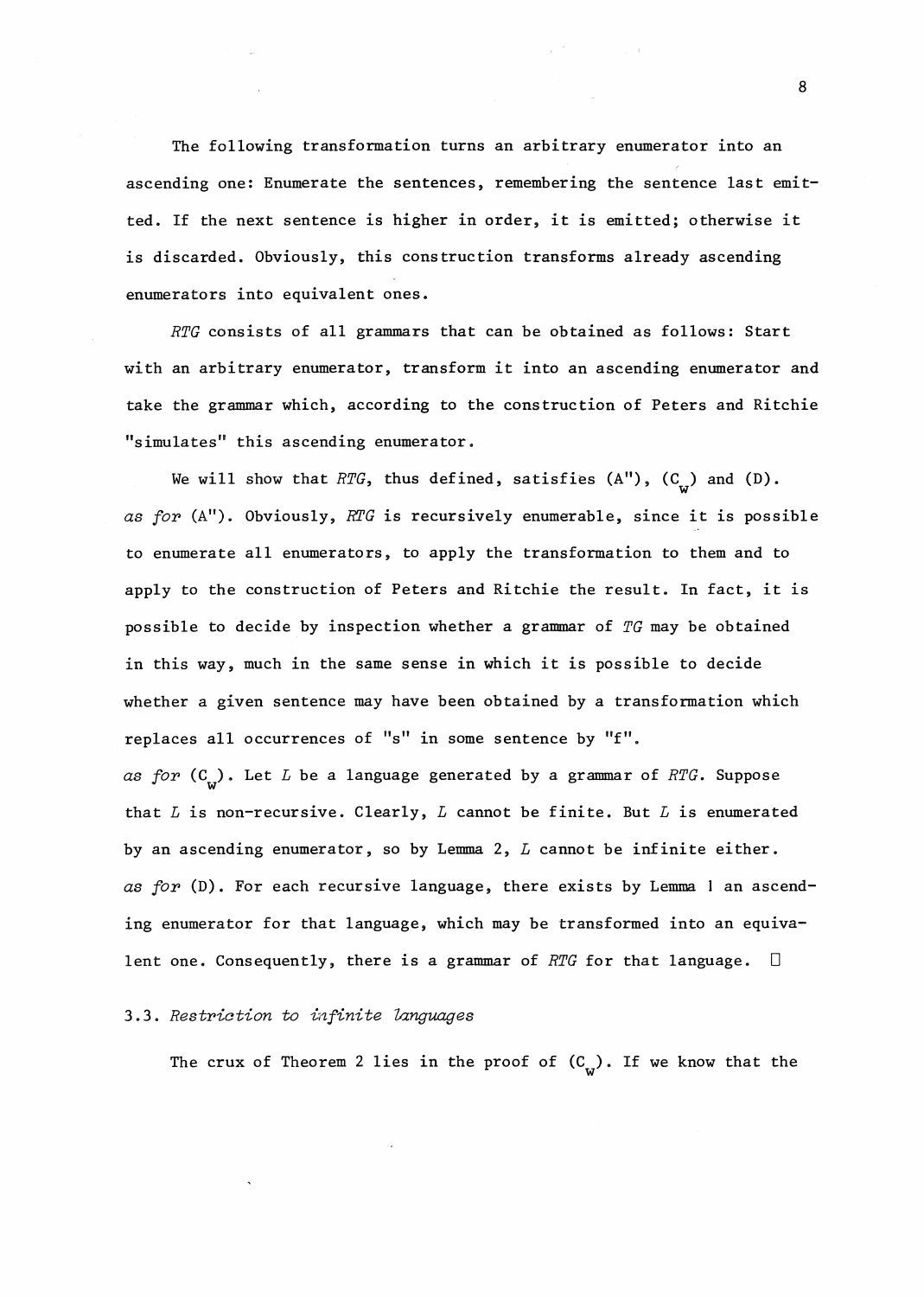language described by a given grammar is infinite, we have (by Lemma 2) a decision procedure. If the language happens to be finite, however, this procedure fails, but in that case the language is recursive because all finite languages are. Since there is no procedure for deciding whether such a language is finite or not, the theorem, although of some theoretical interest, is, in the opinion of the authors, of no practical value.

Since all "interesting" languages are infinite, one might wonder if in this theorem it is essential that finite languages play such an elusive role. This is indeed the case, as has been shown (in terms of Recursion **Theory) by VAN EMDE BOAS** & **VITANYI (1975) ,who proved:** 

THEOREM 3. There exists no subset RTG of TG which satisfies the following *requirements:* 

- (A') *RTG is reoursiveZy enumerabZe;*
- $(D_i)$  for every infinite recursive language, there is a grammar in RTG *describing that language;*
- (E) *every language described by a grammar of RTG is infinite.*

PROOF. Assume that all three requirements are satisfied. Let  $G_1$ ,  $G_2$ , ... be an enumeration of the grammars of *RTG.* The following enumerator enumerates two sequences of sentences  $x_1$ ,  $x_2$ ,  $\ldots$  and  $y_1$ ,  $y_2$ ,  $\ldots$  simultaneously, in ascending order: In order to obtain  $x_k$ , enumerate the sentences of  $L(G_k)$ , until a sentence is met which is higher in order than all previously emitted sentences; emit this sentence as  $x_k$  (such a sentence must occur in the enumeration of  $L(G_k)$ , since  $L(G_k)$  is infinite). In order to obtain  $y_k$ , proceed with the enumeration of  $L(G_k)$  until again a sentence is met which is higher in order than all previously emitted sentences; this sentence is

9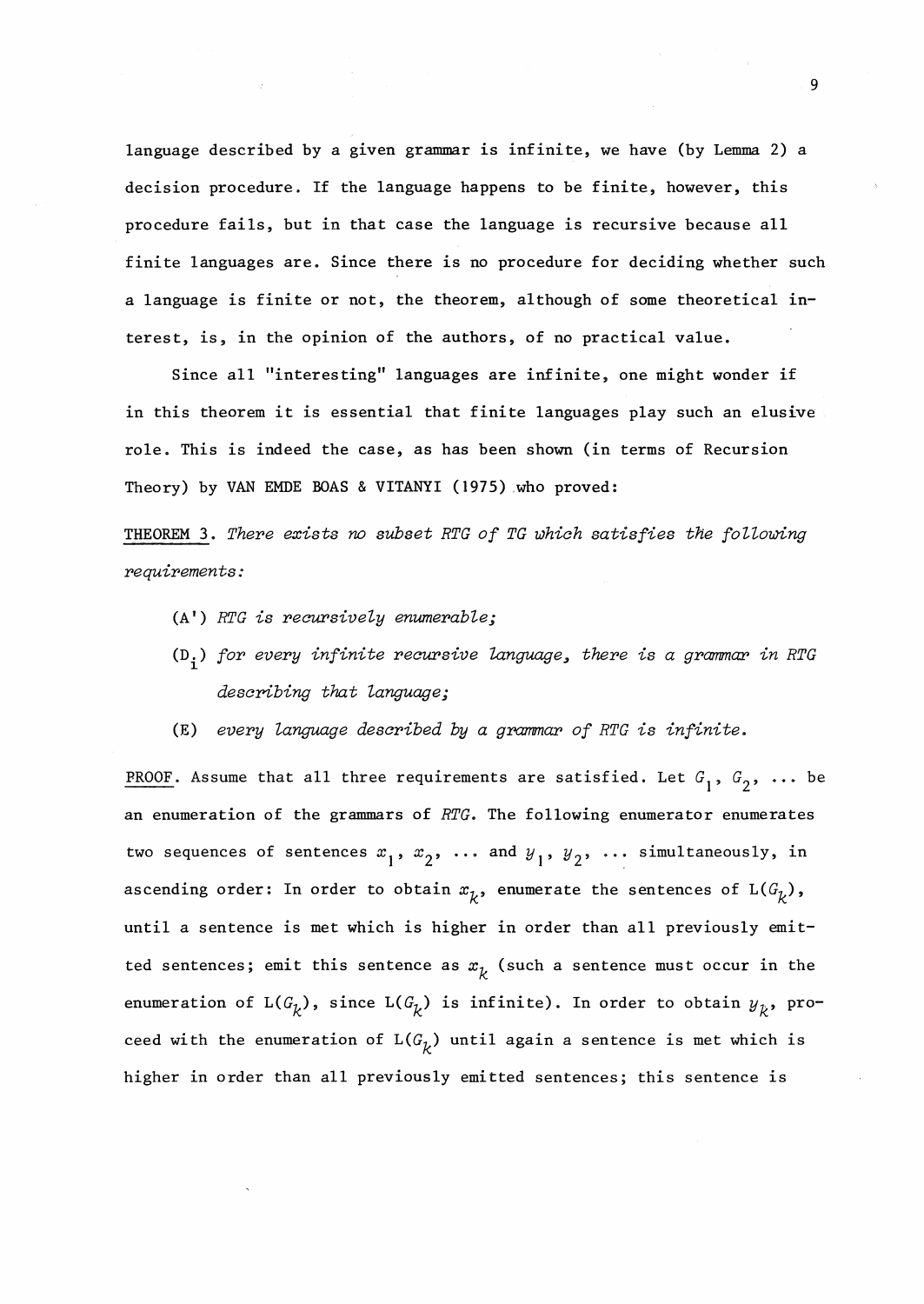emitted as  $y_k$ .

In this way two infinite languages are obtained: *X,* consisting of the sentences  $x_1$ ,  $x_2$ ,  $\ldots$  and *Y*, consisting of  $y_1$ ,  $y_2$ ,  $\ldots$  . By the construction, there exists an ascending enumerator for *X* and for *Y,* so *X* and *Y* are infinite recursive languages. Moreover, X and Y are disjoint, i.e., no sentence of *X* belongs to *Y* and vice versa. By  $(D_i)$  there is a grammar in *RTG*, say  $G_{\gamma}$ , such that  $X = L(G_{\gamma})$ .

Now we have the following contradiction for  $y_{\stackrel{\ }{x}}\colon$ 

 $y_x$  belongs to  $L(G_x) = X$ , but  $y_x$  also belongs to  $Y$ , which is impossible by the construction of  $X$  and  $Y$ .  $\square$ 

4. LINGUISTIC CONSEQUENCES.

In the light of the foregoing theorems we see two possibilities for descriptive linguistics:

- l. To describe language in a system which is essentially more powerful than is necessary for the description of all recursive languages. Transformational grannnars are an example of such a system; there are more such systems, all with equal power: every general-purpose programming language is one. The justification of the choice for *TG* as descriptive mechanism can then only be its convenience as a tool.
- 2. To postulate a constructive restriction which excludes not only nonrecursive but also some recursive languages (i.e., a restriction like context-free or context-sensitive); such a restriction should be based on a new hypothesis concerning the character of natural languages.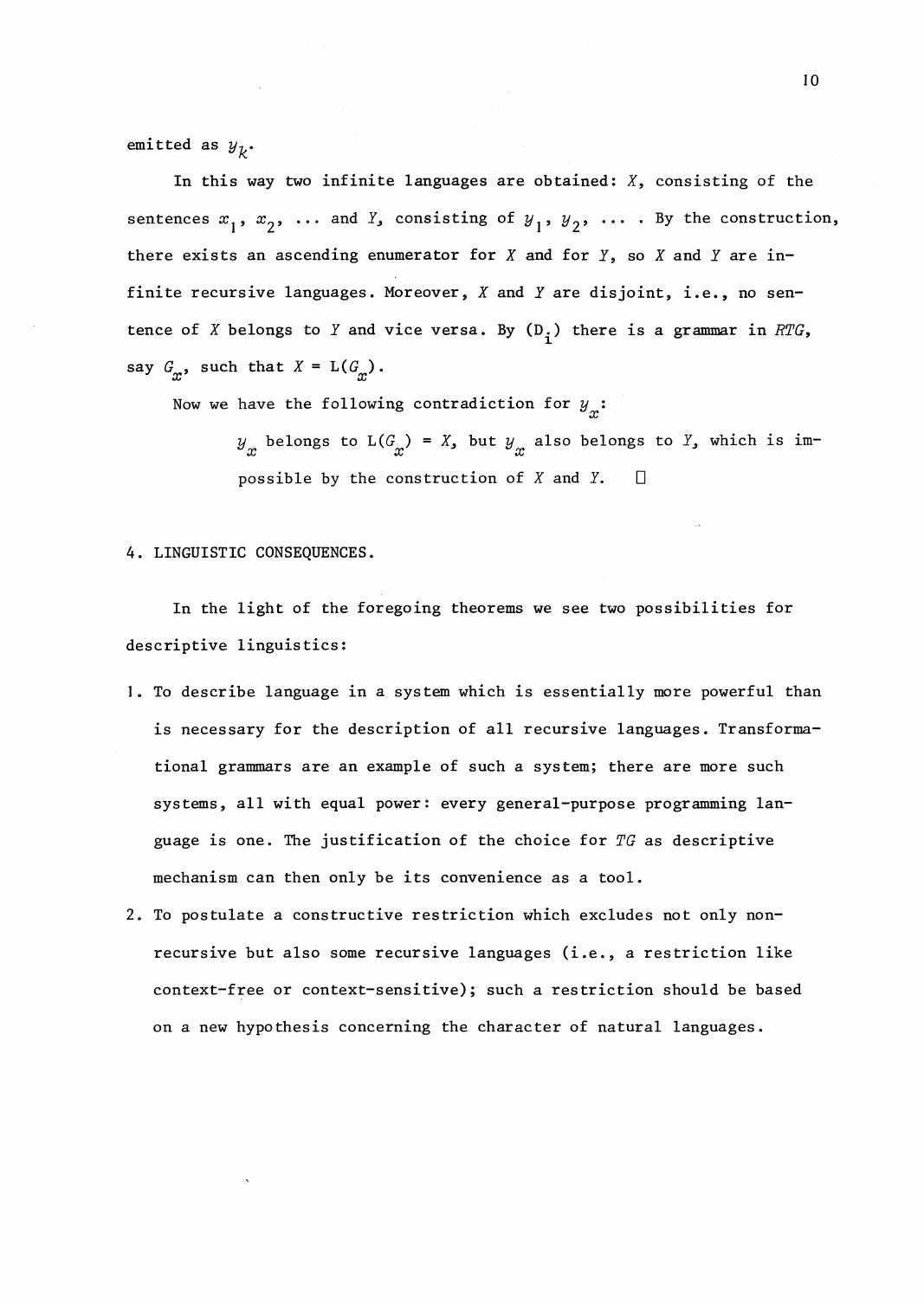REFERENCES.

- CHOMSKY, N, 1965, *Aspects of the Theory of Syntax*, M.I.T. Press, Cambridge, Mass.
- DEKKER, J.C.E., 1953, 'The Constructivity of Maximal Dual Ideals in certain Boolean Algebras', *Pacific Journal of Mathematics* 3, 73-101.
- VAN EMDE BOAS, P. & P.M.B. VITANYI, 1975, *A note on the Recursive Enumembility of some classes of Recursively Enumerable Languages (= M.C. Report* IW 37/75).
- PETERS jr., P.S. & R.W. RITCHIE, 1971, 'On Restricting the Base Component of Transformational Grammars', *Information and Control* 8, 483-501.
- PETERS jr., P.S. & R.W. RITCHIE, 1973, 'On the Generative Power of Transformational Grammars', *Information Sciences* 6, 49-83.
- PUTNAM, H., 1961, 'Some Issues in the Theory of Grammar', In: Roman Jacobson (ed.), *Proc. Symp. in Appl. Mathematics,* Vol. XII: The Structure of Language and its Mathematical Aspects, A.M.S., Providence, R.I.